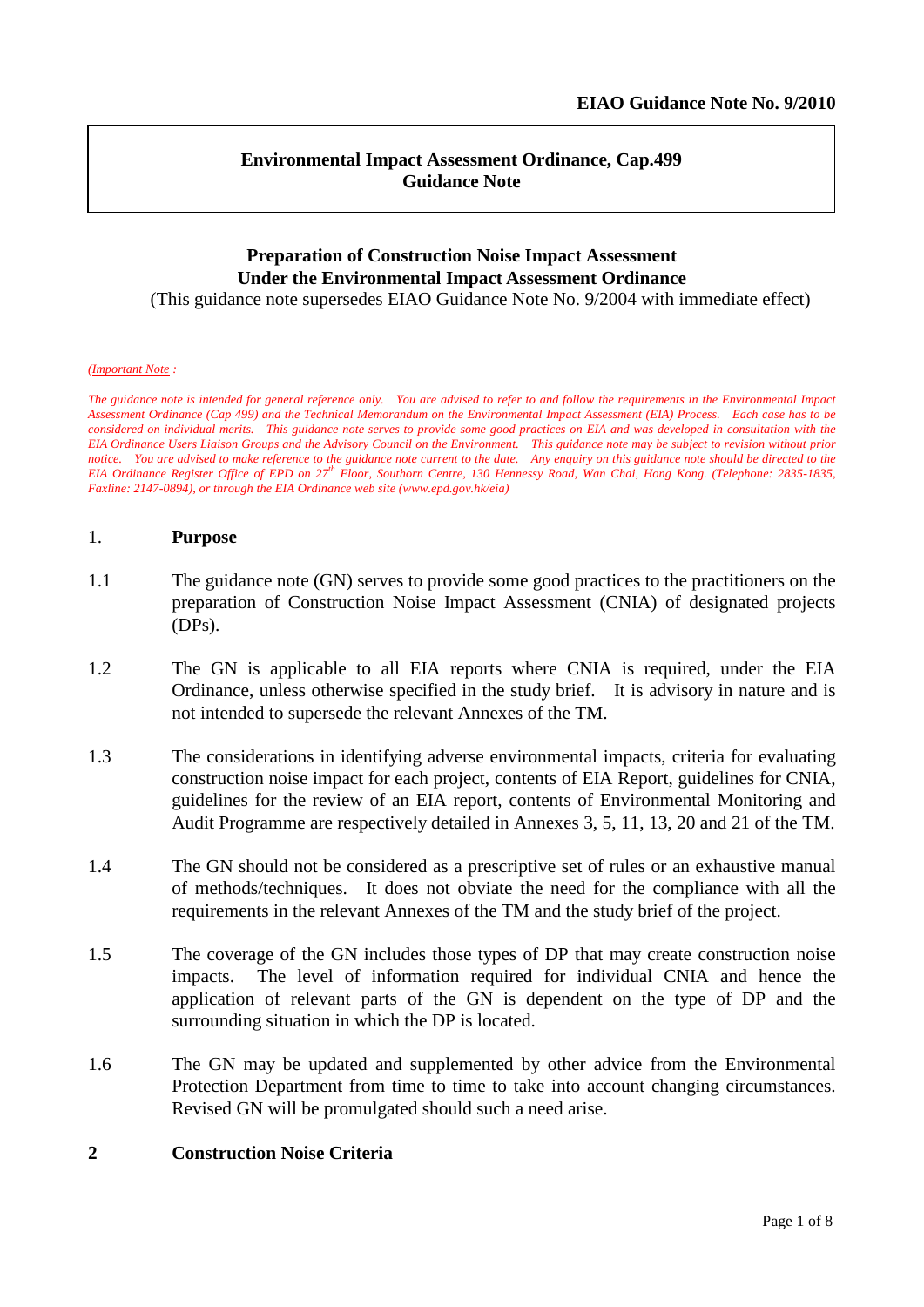- 2.1 Upon application from the Project Proponent, the Director of Environmental Protection, which is the EIA authority under the EIAO, will issue a Study Brief under the EIA Ordinance for the Project Proponent to conduct an EIA study. For identified construction noise impact, the requirements to conduct an assessment would be included in the Study Brief. An example is attached in Appendix A.
- 2.2 For evaluating and assessing the noise impacts, the criteria and guidelines given in Annexes 5 and 13 of the EIA-TM are to be followed. In brief, the construction noise criteria are Leq (30mins) 75 dB(A) for residential premises and 70 dB(A) for educational institutions [this is reduced to  $65$  dB(A) during examinations] during daytime. As specified in the EIA-TM, these construction noise criteria shall be met as far as practicable.
- 2.3 This GN is not intended for the assessment of construction noise during restricted hours [1900 to 0700 hours on any day not being a general holiday AND at any time on a general holiday as defined under the Noise Control Ordinance (NCO)], which is controlled under section 6 of the NCO. Only in cases where the project proponent likes to evaluate the feasibility of construction work during restricted hours in the context of programming should CNIA be carried out. Regardless of the results of the CNIA for restricted hours, the Noise Control Authority under the NCO will consider an application based on the prevailing condition/situations of adjoining land uses. The CNIA at EIA stage is meant to demonstrate that practical and feasible approaches can be found.
- 2.4 This GN is not intended for the assessment of structural/ ground borne construction noise, i.e. noise generated by the construction work transmitted primarily through the ground and the structural elements of the building. In case there is likely structural/ ground borne noise affecting Noise Sensitive Receivers (NSRs), the assessment methodology / model for structural/ ground borne noise shall be agreed with the Director prior to obtaining the empirical parameters required in the ground borne noise model or proceed with the assessment.
- 2.5 This GN is not intended for the assessment of construction noise from percussive piling, which is controlled under section 6 of the NCO.

## 3 **EIA Report**

- 3.1 As mentioned above, a Study Brief would be issued to the Project Proponent for conducting the EIA study. Where a CNIA is required, the likely key requirements could cover the following:
	- Determination of assessment area, usually 300m from the project boundary;
	- Identification of noise sensitive receivers;
	- Provision of an emission inventory of the noise source; and
	- Assessment of construction noise.
- 3.2 The assessment area is usually within 300m from the project boundary. However, if warranted, impacts outside 300m should also be considered (e.g. noisy rock breaking site formation activities affecting school).
- 3.3 Regarding identification of NSRs in the construction noise assessment, the approach and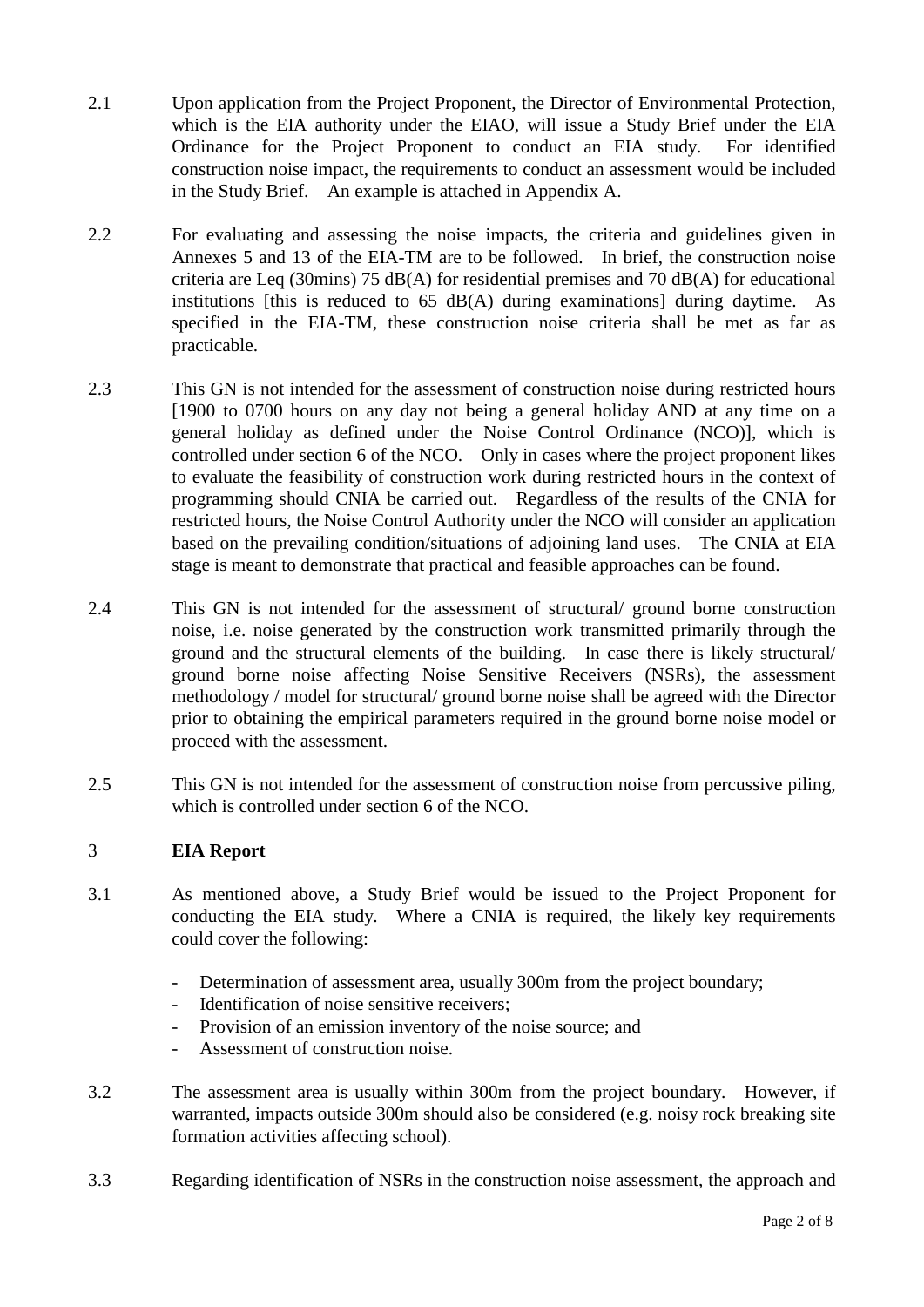examples of NSRs would be given in the EIA SB and Annex 13 of the EIA-TM respectively. An example of the requirements in identifying NSRs in construction noise assessment is given in Appendix A for reference.

- 3.4 All NSRs, including existing and planned within the Study Area should be identified. Assessment points, representing all identified NSRs, shall be agreed with DEP prior to the quantitative noise assessment. However, it may not be necessary to include planned/committed NSRs, that definitely will not yet be ready for occupation when the concerned construction work is finished.
- 3.5 The key construction noise impact is mainly originated from powered mechanical equipment (PME). For good control of construction noise, project proponent could either enlist the PME employed in the project or apply other method to quantify the noise sources as per EIAO Guidance Note No. 3/2010 "Flexibility and Enforceability of Mitigation Measures proposed in an Environmental Impact Assessment Report". The emission inventory of the noise source is a list of PME that would be used to perform the various construction activities for the Project. It must be noted that different PME will be used at different stages of the construction work, e.g. site clearance, excavation, earthwork, pavement…etc. Confirmation of the validity of the inventory shall be obtained from the client government work departments or the project proponent's construction professionals. Where necessary the construction contractor should also be consulted.
- 3.6 The PME list must be realistic, practical and practicable in completing the works within schedule. The list should not be artificially or arbitrarily developed to fit in with the noise criteria without any regard to the practicability. It is therefore important that the necessary amount of PME with compatible output is included in this list. Project proponents should consider the flexibility for construction and could describe different possible scenarios as discussed in the EIAO Guidance Notes No. 3/2010.
- 3.7 The following are some common examples that need to be noted in preparing the inventory list:-
	- a hand held pneumatic drill/breaker (or a few of them) could not possibly handle large volume of rock excavation (e.g. site formation in rocky terrain). Large machine such as drilling rigs or excavator mounted breakers are more commonly used;
	- while large diameter bore piling is usually quieter than percussive piling, it may also involve noisy rock breaking activities when encountering rock boulders or rock strata. Chisel or even rock drills may be required;
	- for many construction works, concreting would be required, i.e. concrete lorry mixer, vibratory poker and crane are usually in the PME list;
	- if works sites are isolated and scattered in small clusters, lorry would be required to deliver construction materials;
	- dump truck would be required for disposal of excavated materials offsite, delivery of filling materials or asphalt concrete; &
	- filling materials require compaction. Thus relevant PME such as compactor and roller need to be included.
- 3.8 Paragraphs 5.3 and 5.4 of Annex 13 of the EIAO-TM stipulate the assessment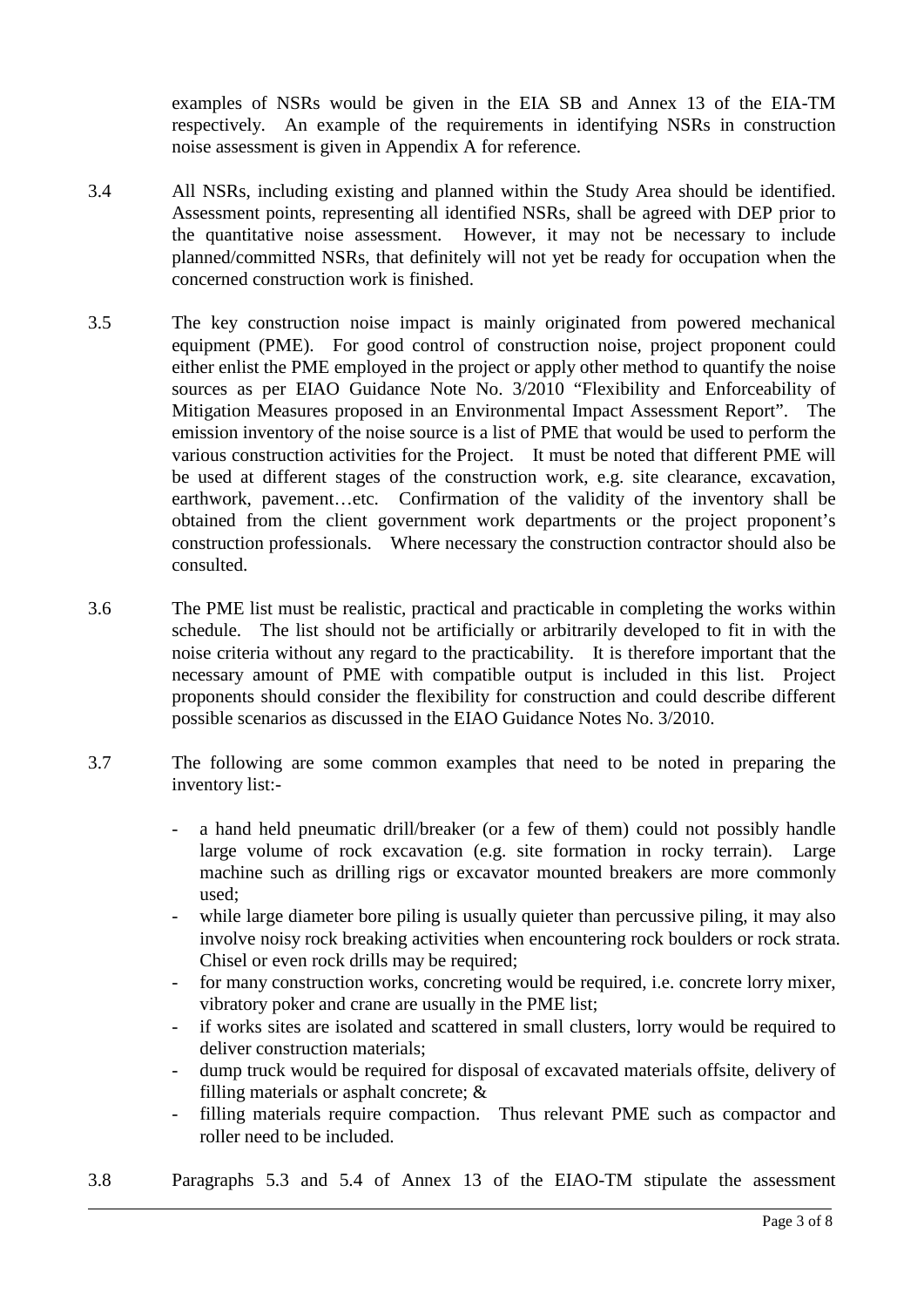methodology for construction noise impacts. The assessment shall be based on standard acoustic principles. Reference could be made to the relevant technical memoranda issued under the NCO or international standards, such as British Standard BS5228.

3.9 Tunneling and dredging are normally carried out round the clock in the local construction industry. It is therefore very common that the noise impacts arising from these activities are assessed in the CNIA and the assessment needs to be handled with care.

### 4 **Mitigation Measures**

- 4.1 Listed below are some commonly used and quantifiable direct mitigation measures:
	- use of quieter PME:
	- use of quieter alternative construction method;  $\&$
	- use of noise barriers/ enclosure.
- 4.2 It must be noted that reduction of percentage on-time is not a viable mitigation measures for PME. It should never be considered as a direct way to mitigate the construction noise after the assessment found exceedance in the unmitigated construction noise levels. Nonetheless, for some PME which only stay on site for a short period in 30 minutes, for example concrete lorry mixer in case of concreting and dump truck in case of disposal of excavated materials in roadside, a reasonable percentage on-time to reflect the actual situation could be accepted as basic assumption for that kind of PME in the assessment.
- 4.3 In the EIA SB, there would be a requirement to identify, assess and minimize any side effects and resolve potential constraints arising from the inclusion of any recommended direct mitigation measures. For example, secondary impact such as safety, fire fighting and obstruction in relation to temporary noise barrier should not be ignored
- 4.4 Quieter PME is referring to those PME, which could deliver the same output but having a sound power level lower than that stipulated in the Technical Memorandum on Noise from Construction Work other than Percussive Piling (GW-TM). The common source of these information are from EPD's Quality Powered Mechanical Equipment System or international standard/ certification, e.g. BS5228-2009, EC directives on outdoors equipment or Germany's Blue Angel Label. However, the consultants should also confirm that the quoted PME could be readily available in the local construction market.
- 4.5 As stated in 3.4 above project proponent's construction professionals and if necessary the construction contractor should be consulted in the preparation of the PME list. Sometimes, consultants would propose some alternate PME, which are not necessarily viable, to replace those noisier counterparts, for example:
	- lorry to replace dump truck (dump truck has a tilting bin but a lorry does not);
	- an air compressor with a lower air flow rate to replace the one with higher flow rate (this could be viable only when the nature and requirement of works do not need higher air flow):
	- a breaker with lower sound power level to replace the noisier one [the hand held percussive pneumatic breaker commonly used in the local construction industry is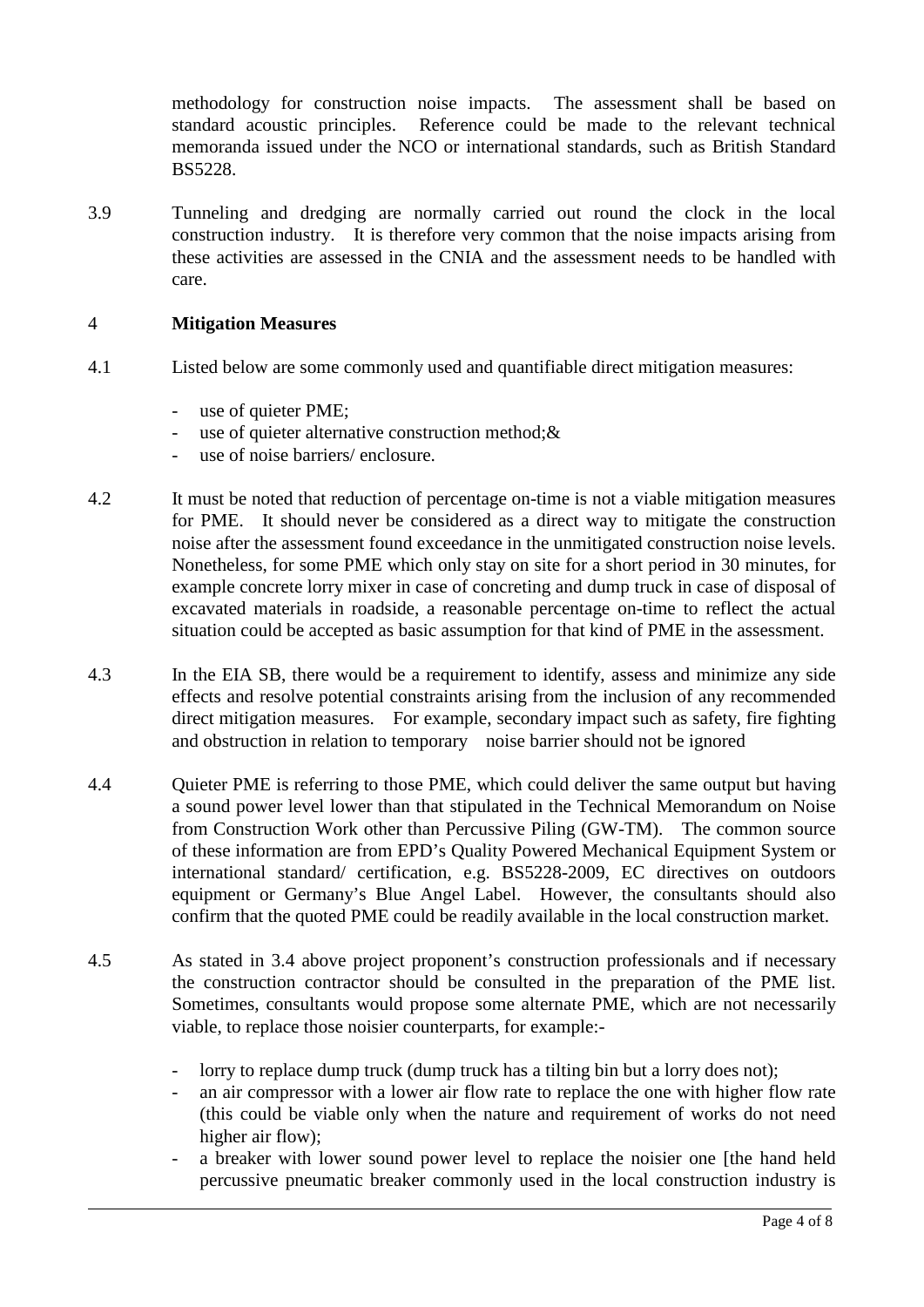the one of 37 kg (CNP 026) and pneumatic breaker, hydraulic breaker and electric breaker lighter in weight and quieter may not perform the same duty]; &

- a hand held pneumatic rock drill cannot replace the output of a hydraulic crawler mounted rock drill.
- 4.6 Use of noise barriers is a possible solution. In general, a 5dB(A) reduction for movable plant, 10 dB(A) for stationary plant and about 15 dB(A) for enclosed ones can be assumed depending on the actual design. The viability of using barriers depends on whether there is sufficient space available. Another concern is safety. A temporary barrier might not be suitable for erecting along a lane closure in highway as the barrier might be knocked down by vehicles. It might also be not possible to enclose large and moving PME, e.g. excavator & dump truck etc. If there is only one nearby NSR the consultant could explore the possibility of locating the barrier nearer to the NSR to optimize the mitigation package.
- 4.7 It must be noted that reduction of number of PME is not a viable mitigation measures for PME. It should never be considered as a direct way to mitigate the construction noise and there will also be practical problem in the implementation. Nonetheless, some PME for different activities need not be assessed together, as in reality they would never be operated at the same time, e.g. road milling and road paving at the same location. They can be assessed separately by grouping.
- 4.8 Other mitigation measures, such as good site practice etc. which are not quantifiable should not be taken into account in working out the mitigated noise levels.
- 4.9 Common mitigation measures for alleviating construction noise impacts have been briefly discussed above. There are some more innovative measures indicated in the following examples which, depending on the individual situation, could also be worth considering:-
	- Use of concrete crushers instead of excavator mounted breakers in the demolition of public housing blocks in some HD contracts;
	- a cover which completely covers the excavation works, e.g. MTR Lai King Station;
	- chemical agent (non-explosive blasting) to replace rock drilling/breaking, e.g. in a North Point residential sites;
	- "cut and lift method" for demolishing bridge structures in lieu of traditional "breaking up" method, e.g. a footbridge over Tuen Mun Road near Sham Tseng, where the main span of the footbridge was cut and lifted off in short sections for disposal off-site. This will reduce the duration of on-site works;
	- tunnel boring machine to replace "cut and cover" for tunneling, e.g. a section of Kwai Tsing Tunnel in KCR West Rail Phase 1, this will greatly reduce the number of noise sensitive receivers being affected;
	- acoustic doors at tunnel portals to prevent noise outbreak, e.g. airport railway tunnel in Tsing Yi;
	- stacking of container site offices to act as noise barriers, e.g. sewage treatment works near Laguna City; &
	- acoustic enclosure to enclose a vertical shaft for tunneling, e.g. MTR Quarry Bay Relief Works at Tin Hau Temple Road, North Point.
- 4.10 The above list is not exhaustive and it should be considered on a case-by-case basis.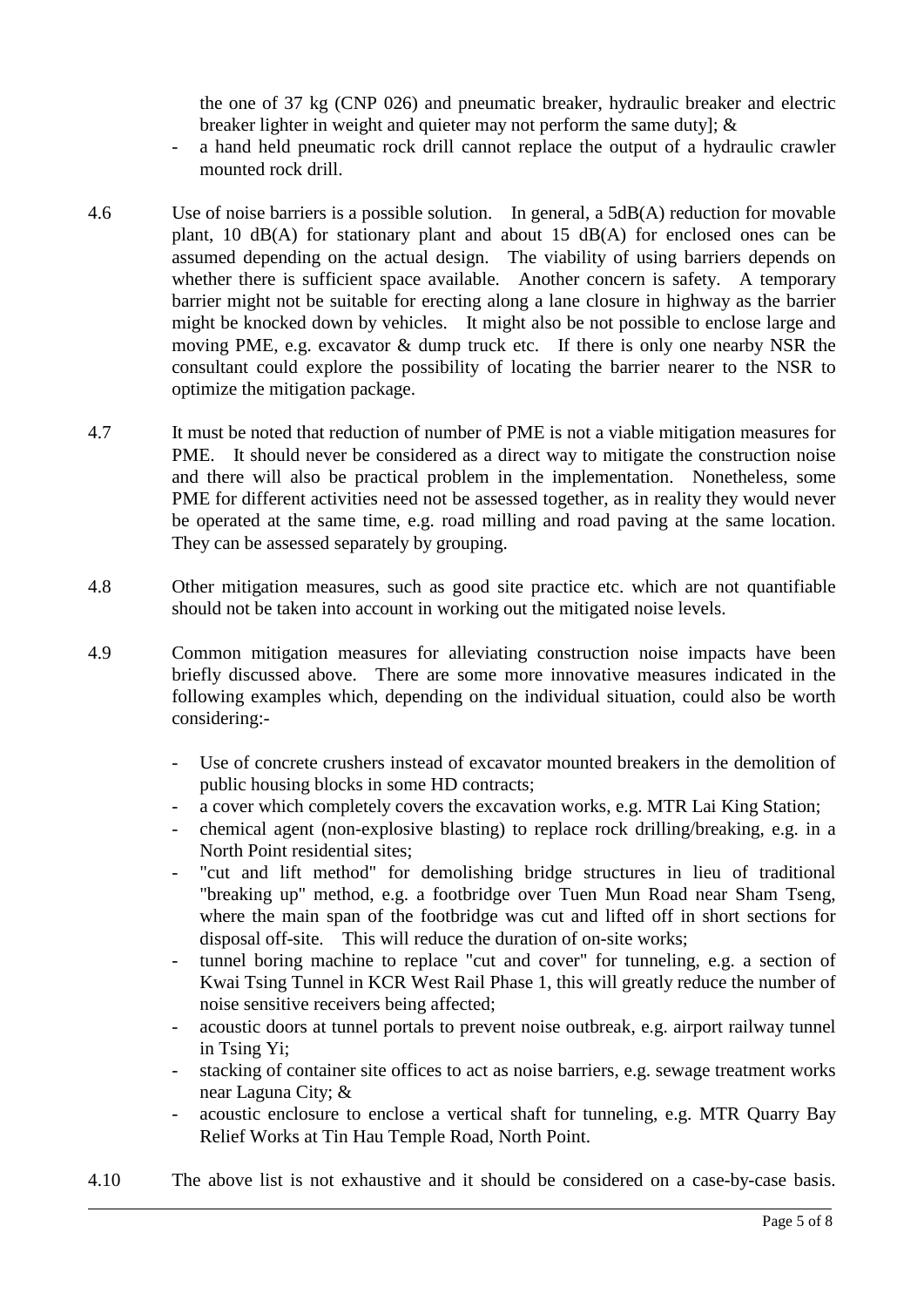The consultant should get the construction professionals involved early and encourage the development of innovative mitigation measures. In general, these more innovative mitigation measures should be considered when:

- there are residual impacts after implementation of "common" measures;
- the works site is close to NSRs:
- there are NSRs on all sides of the site;  $\&$
- same noisy construction activities would continue at the same location for a long period of time
- 4.11 According to the EIAO-TM all practicable direct mitigation measures shall be exhausted and the residual impacts are minimised. It is of reference to note that in some cases, such as recent rail projects, because of the close proximity to the NSRs, direct mitigation measures are not practicable in eliminating all construction noise exceedance. The Project Proponents recommended via EIA Reports noise insulation be provided to these NSRs.

#### 5 **Conclusion**

5.1 This document attempts to provide good practices for general reference in preparing construction noise impacts. Though it is expected that the guidelines could be followed for most of the situations, one should always exercise sound professional judgment on the appropriateness and acceptability of the proposals made in the EIA reports.

Environmental Protection Department

Date of issue: December 2010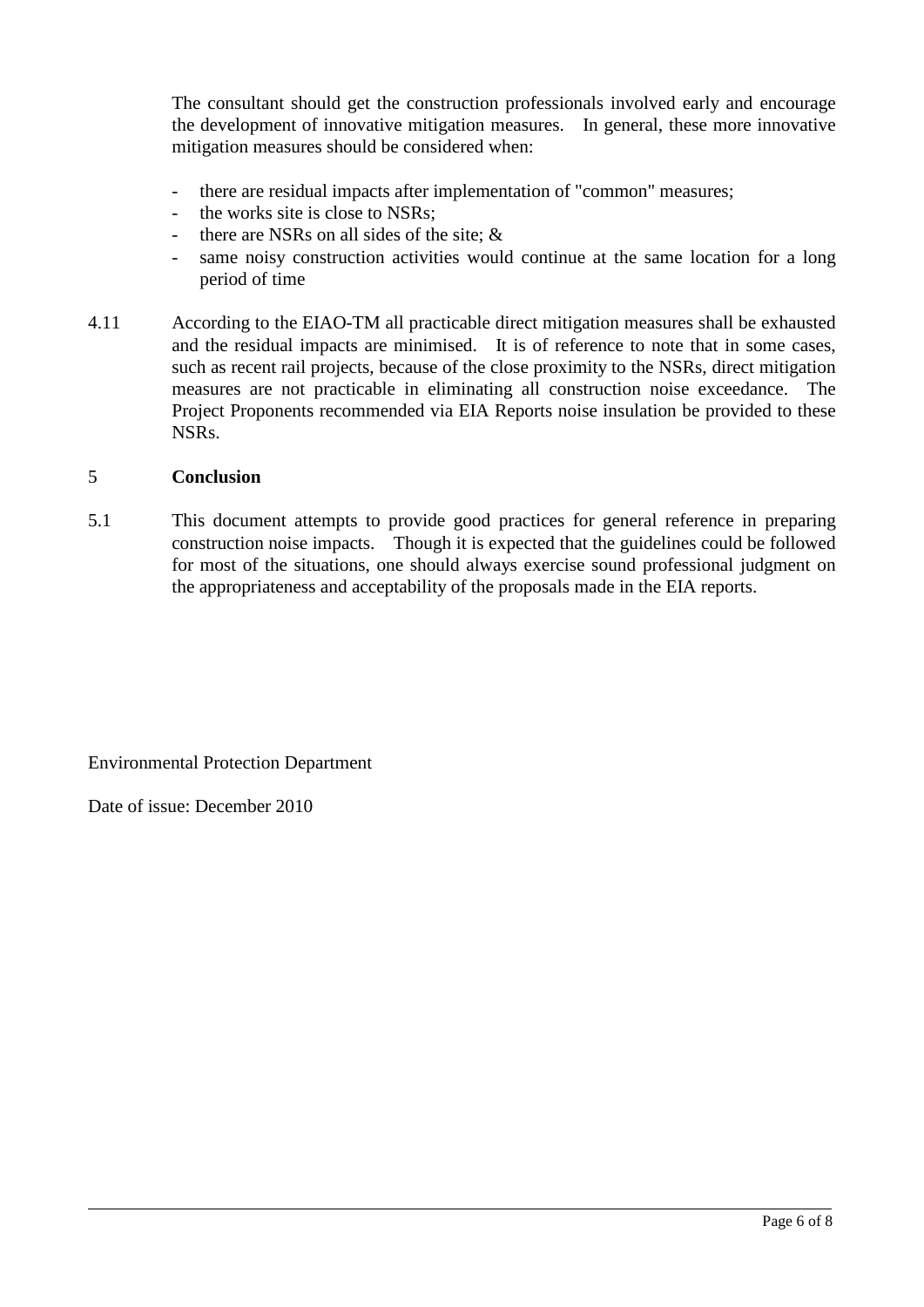# **Appendix A**

## **Example Sections extracted from a Study Brief related to construction noise**

The following is an example to illustrate the construction noise impact assessment foe a site, as this various from projects to projects, site specific requirements will be tailor made for individual projects.

## **3.4.2 Noise Impact**

- 3.4.2.1 The noise impact assessment shall include the followings:
	- (i) Determination of Assessment Area

The noise impact assessment shall include all areas within 300m from the project boundary. Subject to the agreement of the Director, the assessment area could be reduced accordingly if the first layer of noise sensitive receivers, closer than 300m from the project boundary, provides acoustic shielding to those receivers located further away.

(ii) Provision of Background Information

The Applicant shall provide all background information relevant to the project including relevant previous and current studies. Unless involved in the planning standards, no existing noise levels are required in particular.

- (iii) Identification of Noise Sensitive Receivers
	- (a) The Applicant shall refer to Annex 13 of the TM when identifying the noise sensitive receivers (NSRs). The NSRs shall include all existing ones and all planned or committed noise sensitive developments and uses earmarked on the relevant Outline Zoning Plans, Outline Development Plans and Layout Plans.
	- (b) The Applicant shall select assessment points to represent all identified NSRs for carrying out quantitative noise assessment described below. The assessment points shall be agreed with the Director prior to the quantitative noise assessment. A map showing the location and description including name of building, use, and floors of each and every selected assessment point shall be given.
- (iv) Provision of an Emission Inventory of the Noise Sources

The Applicant shall provide an inventory of noise sources including construction equipment for construction noise assessment. Confirmation of the validity of the inventory shall be obtained from the relevant government departments/authorities.

- (v) Construction Noise Assessment
	- (a) The Applicant shall carry out assessment of noise impact from construction (excluding percussive piling) of the project during day time, i.e. 7 a.m. to 7 p.m., on weekdays other than general holidays in accordance with the